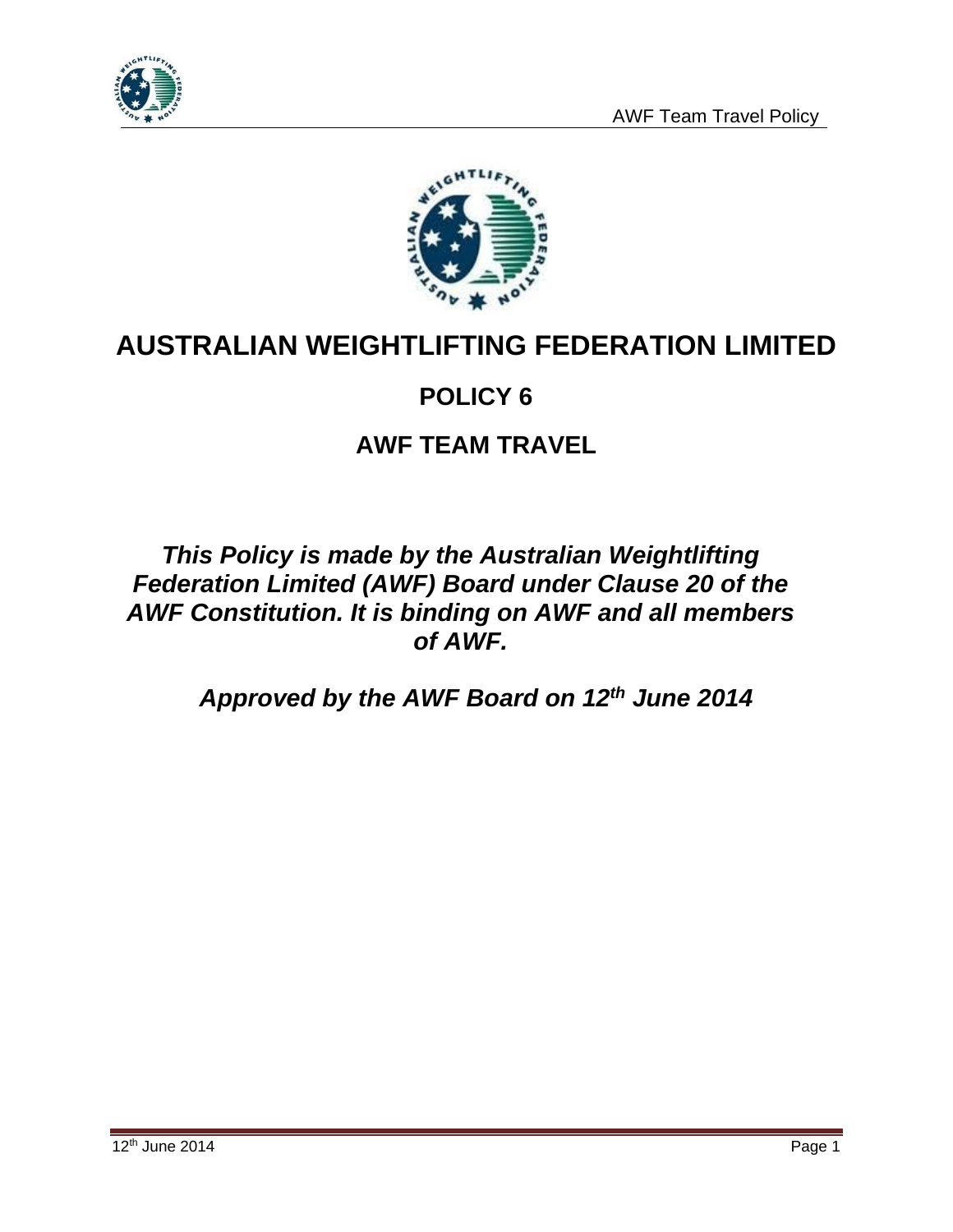

### **1. AWF TEAM TRAVEL POLICY**

This Policy is made by Australian Weightlifting Federation Limited (AWF) pursuant to clause 20.1 of the Australian Weightlifting Federation Limited Constitution.

#### **2. INTRODUCTION**

In the context of contemporary travel and the risks associated with this, it is critical the Australian Weightlifting Federation Limited (AWF) has systems and processes in place given a considerable number of people travel on behalf of the Federation on an annual basis. These include athletes, coaches, managers, technical officials, administrators, staff, AWF Board, and state committee members.

### **3. POLICY OBJECTIVES**

Objectives of the travel policy and related procedures are:

- To provide parameters for those traveling on behalf of the Australian Weightlifting Federation Ltd.
- To minimize risks.

### **4. CONDITIONS OF TRAVEL**

All travel on behalf of the Australian Weightlifting Federation Ltd is conducted under the following conditions:

- Travel must be fully costed and approved.
- All air travel is economy class (lowest available fares) on reputable airlines.
- Unless prior arrangements are made, all bookings are to be coordinated, managed and booked through the Australian Weightlifting Federation.
- Individual awards and frequent flyer programs will not be taken into consideration when making travel or accommodation bookings.
- Any personal expenses incurred as part of the travel will not be covered unless prior approval is given.

#### **5. INTERNATIONAL TRAVEL**

In accordance with IWF regulations, the AWF will provide appropriate insurance for overseas traveling Australian teams, team officials and authorised support personnel ("The Delegation").